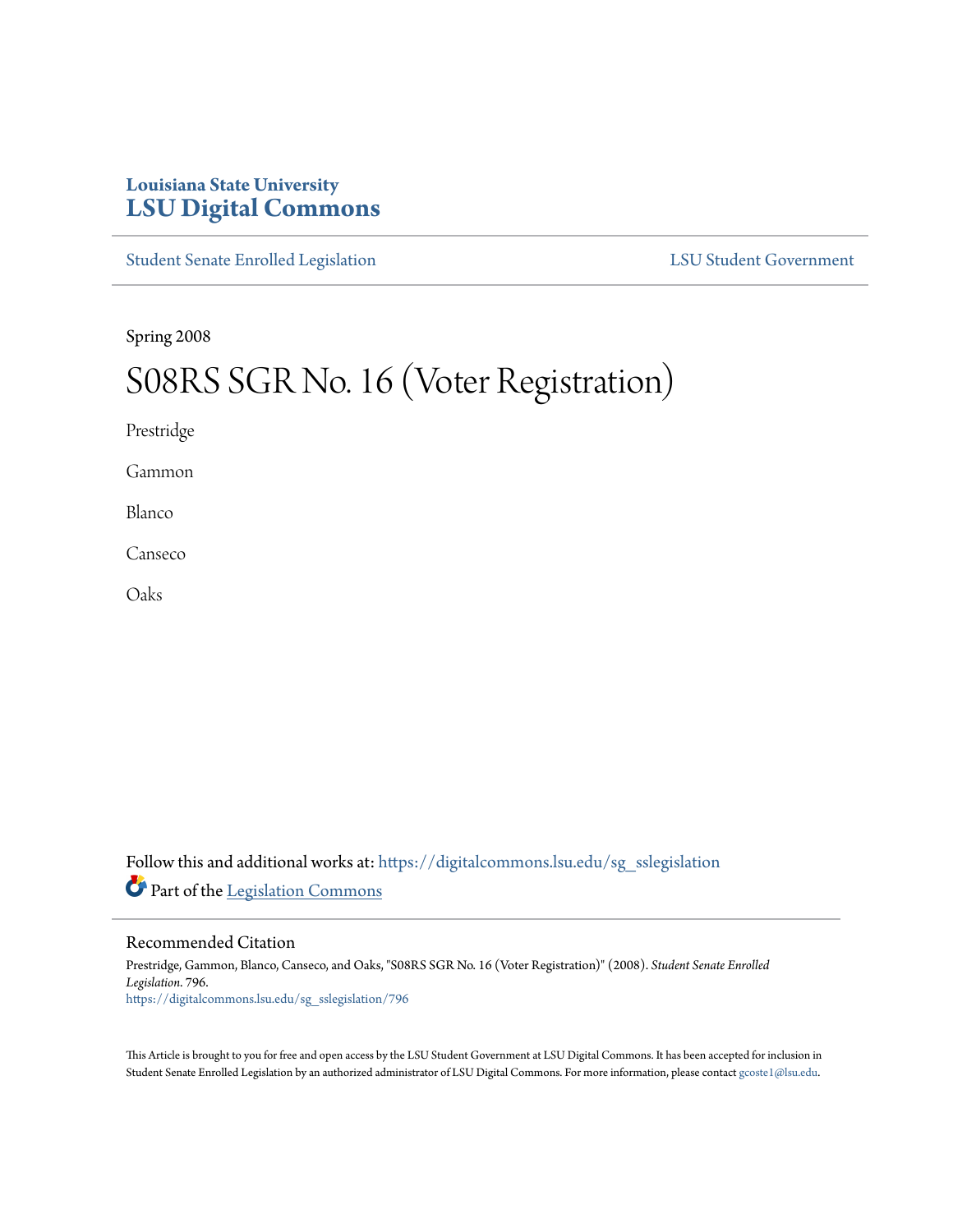|                | STUDENT GOVERNMENT                                                       |                                                                                                          | <b>FINAL</b> |  |  |  |
|----------------|--------------------------------------------------------------------------|----------------------------------------------------------------------------------------------------------|--------------|--|--|--|
| $\frac{1}{2}$  | [LOUISIANA STATE UNIVERSITY]                                             |                                                                                                          |              |  |  |  |
| $\overline{4}$ | <b>STUDENT SENATE</b>                                                    |                                                                                                          |              |  |  |  |
| 5              | <b>SosRS</b>                                                             |                                                                                                          |              |  |  |  |
| 6              | <b>SGR No. 16</b>                                                        |                                                                                                          |              |  |  |  |
| $\overline{7}$ | SENATORS PRESTRIDGE, GAMMON, BLANCO, CANSECO AND OAKS<br>BY:             |                                                                                                          |              |  |  |  |
| 8              |                                                                          |                                                                                                          |              |  |  |  |
| 9              |                                                                          | <b>A RESOLUTION</b>                                                                                      |              |  |  |  |
| 10             | IN SUPPORT OF LOUISIANA STATE SENATE BILL NO. 428, WHICH WOULD PROVIDE   |                                                                                                          |              |  |  |  |
| 11             | THAT APPLICATIONS OR ACADEMIC REGISTRATIONS TO ANY COLLEGE OR UNIVERSITY |                                                                                                          |              |  |  |  |
| 12             |                                                                          | SHALL ALSO SERVE AS THE APPLICANT'S APPLICATION FOR VOTER REGISTRATION.                                  |              |  |  |  |
| 13             |                                                                          |                                                                                                          |              |  |  |  |
| 14             | <b>PARAGRAPH 1:</b>                                                      | WHEREAS, THIS PROPOSED BILL WOULD PROVIDE THAT                                                           |              |  |  |  |
| 15             |                                                                          | APPLICATIONS OR ACADEMIC REGISTRATIONS TO ANY COLLEGE                                                    |              |  |  |  |
| 16             |                                                                          | OR UNIVERSITY SHALL ALSO SERVE AS THE APPLICANT'S                                                        |              |  |  |  |
| 17             |                                                                          | APPLICATION FOR VOTER REGISTRATION IF THE APPLICANT                                                      |              |  |  |  |
| 18             |                                                                          | AFFIRMATIVELY INDICATES THAT THE ACADEMIC APPLICATION                                                    |              |  |  |  |
| 19             |                                                                          | OR REGISTRATION IS TO ALSO SERVE AS HIS OR HER VOTER                                                     |              |  |  |  |
| 20             |                                                                          | REGISTRATION APPLICATION; AND                                                                            |              |  |  |  |
| 21             |                                                                          |                                                                                                          |              |  |  |  |
| 22             | <b>PARAGRAPH 2:</b>                                                      | WHEREAS, THIS PROPOSED BILL WOULD INCLUDE                                                                |              |  |  |  |
| 23             |                                                                          | APPLICATIONS OR REGISTRATIONS SUBMITTED ON PAPER FORMS                                                   |              |  |  |  |
| 24             |                                                                          | AND ELECTRONICALLY, AND THAT THE SIGNITURE ON A PRINTED                                                  |              |  |  |  |
| 25             |                                                                          | PAPER FORM OR ELECTRONIC MEANS OF CERTIFICATION SHALL                                                    |              |  |  |  |
| 26             |                                                                          | SUFFICE AS A SIGNATURE OR CERTIFICATION BY THE APPLICANT                                                 |              |  |  |  |
| 27             |                                                                          | AS HIS OR HER APPLICATION FOR VOTER REGISTRATION; AND                                                    |              |  |  |  |
| 28             |                                                                          |                                                                                                          |              |  |  |  |
| 29             | <b>PARAGRAPH 3:</b>                                                      | WHEREAS, THIS PROPOSED BILL WOULD ALLOW A STUDENT TO                                                     |              |  |  |  |
| 30             |                                                                          | REGISTER TO VOTE WITH EITHER THEIR UNIVERSITY ADDRESS OR                                                 |              |  |  |  |
| 31             |                                                                          | HOME ADDRESS, AND THAT ANY CHANGE OF ADDRESS SUBMITTED                                                   |              |  |  |  |
| 32             |                                                                          | TO THE COLLEGE WILL ALSO SERVE AS THEIR CHANGE OF                                                        |              |  |  |  |
| 33             |                                                                          | ADDRESS FOR VOTER REGISTRATION; AND                                                                      |              |  |  |  |
| 34             |                                                                          |                                                                                                          |              |  |  |  |
| 35             | <b>PARAGRAPH 4:</b>                                                      | WHEREAS, THIS PROPOSED BILL WOULD REQUIRE THE                                                            |              |  |  |  |
| 36<br>37       |                                                                          | SECRETARY OF STATE TO DESIGN AND PROVIDE A STANDARD                                                      |              |  |  |  |
| 38             |                                                                          | NOTICE REGARDING ELIGIBILITY REQUIREMENTS AND<br>AVAILABILITY OF VOTER REGISTRAR AT UNIVERSITY REGISTRAR |              |  |  |  |
| 39             |                                                                          | OFFICES; AND                                                                                             |              |  |  |  |
| 40             |                                                                          |                                                                                                          |              |  |  |  |
| 41             | <b>PARAGRAPH 5:</b>                                                      | WHEREAS, THIS PROPOSED BILL WOULD ALSO PROVIDE THE                                                       |              |  |  |  |
| 42             |                                                                          | FACT THAT AN APPLICANT'S DECISION TO REGISTER OR NOT TO                                                  |              |  |  |  |
| 43             |                                                                          | REGISTER WOULD REMAIN CONFIDENTIAL, AND THAT EACH                                                        |              |  |  |  |
| 44             |                                                                          | UNIVERSITY REGISTRAR'S OFFICE SHALL MAINTAIN SUCH                                                        |              |  |  |  |
| 45             |                                                                          | STATISTICAL RECORDS AS REQUESTED BY THE SECRETARY OF                                                     |              |  |  |  |
| 46             |                                                                          | STATE.                                                                                                   |              |  |  |  |
| 47             |                                                                          |                                                                                                          |              |  |  |  |
| 48             | PARAGRAPH 6:                                                             | THEREFORE, BE IT RESOLVED THAT THE STUDENT                                                               |              |  |  |  |
| 49             |                                                                          | GOVERNMENT OF LOUISIANA STATE UNIVERSITY                                                                 |              |  |  |  |
| 50             |                                                                          | AGRICULTURAL AND MECHANICAL COLLEGE SUPPORTS                                                             |              |  |  |  |
| 51             |                                                                          | LOUISIANA STATE SENATE BILL NO. 428, WHICH WOULD PROVIDE                                                 |              |  |  |  |
| 52             |                                                                          | THAT APPLICATIONS OR ACADEMIC REGISTRATIONS TO ANY                                                       |              |  |  |  |
| 53             |                                                                          | COLLEGE OR UNIVERSITY SHALL ALSO SERVE AS THE APPLICANT'S                                                |              |  |  |  |
| 54             |                                                                          | APPLICATION FOR VOTER REGISTRATION; AND                                                                  |              |  |  |  |
| 55             |                                                                          |                                                                                                          |              |  |  |  |